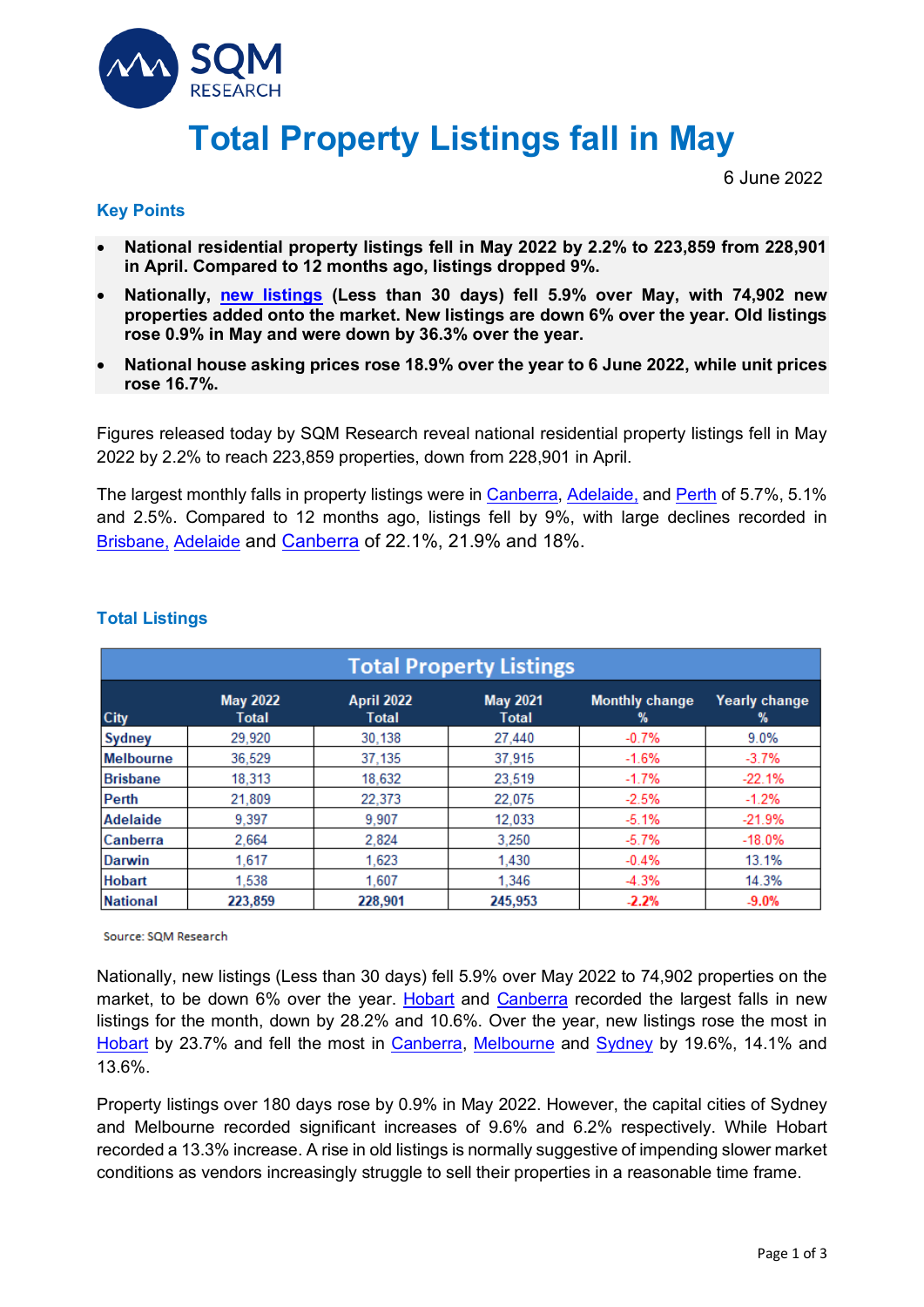

| <b>New Listings (less than 30 days)</b> |          |               |          |                  |                        |  |
|-----------------------------------------|----------|---------------|----------|------------------|------------------------|--|
|                                         | $May-22$ | <b>Apr-22</b> | $May-21$ | Monthly % change | <b>Yearly % change</b> |  |
| Sydney                                  | 13,718   | 14,403        | 15,874   | $-4.8%$          | $-13.6%$               |  |
| Melbourne                               | 16,005   | 17,147        | 18,640   | $-6.7%$          | $-14.1%$               |  |
| <b>Brisbane</b>                         | 7,919    | 7,978         | 8,366    | $-0.7%$          | $-5.3%$                |  |
| Perth                                   | 7,473    | 7,438         | 7,122    | 0.5%             | 4.9%                   |  |
| Adelaide                                | 4,647    | 4,589         | 4,388    | 1.3%             | 5.9%                   |  |
| Canberra                                | 1,456    | 1,629         | 1,812    | $-10.6%$         | $-19.6%$               |  |
| Darwin                                  | 287      | 312           | 276      | $-8.0\%$         | 4.0%                   |  |
| Hobart                                  | 584      | 813           | 472      | $-28.2%$         | 23.7%                  |  |
| <b>National</b>                         | 74,902   | 79,616        | 79,673   | $-5.9%$          | $-6.0%$                |  |

| Old Listings (greater than 180 days) |          |               |          |                         |                 |  |
|--------------------------------------|----------|---------------|----------|-------------------------|-----------------|--|
|                                      | $May-22$ | <b>Apr-22</b> | $May-21$ | <b>Monthly % change</b> | Yearly % change |  |
| Sydney                               | 4,032    | 3,678         | 4,248    | 9.6%                    | $-5.1%$         |  |
| Melbourne                            | 6,378    | 6,005         | 6,409    | 6.2%                    | $-0.5%$         |  |
| Brisbane                             | 1,954    | 2,067         | 4,577    | $-5.5%$                 | $-57.3%$        |  |
| Perth                                | 4,023    | 3,889         | 4,747    | 3.4%                    | $-15.3%$        |  |
| Adelaide                             | 1,242    | 1,241         | 2,659    | 0.1%                    | $-53.3%$        |  |
| Canberra                             | 219      | 209           | 670      | 4.8%                    | $-67.3%$        |  |
| Darwin                               | 794      | 793           | 637      | 0.1%                    | 24.6%           |  |
| Hobart                               | 213      | 188           | 358      | 13.3%                   | $-40.5%$        |  |
| <b>National</b>                      | 49,813   | 49,366        | 78,260   | 0.9%                    | $-36.3%$        |  |

Source: SQM Research

#### **Commentry**

#### **Louis Christopher, Managing Director of SQM Research said**:

"Listings fell during the month of May due in large part to the election with many sellers and buyers waiting on the market sidelines for the outcome. A number of properties which were already listed struggled to sell over the month and that pushed up the counts of old listings – a phenomenon that happens during market slowdowns.

Going forward, I expect a surge in new listings for this current month, even while we have now reached the quieter winter months. SQM Research has recorded a surge in new auction listings, hence why we have this view. Our overall outlook for the market remains unchanged in that we expect price falls of up to 8% this year for Melbourne and Sydney and low net single digit growth for the other cities."

#### **Asking Prices**

Over the month to 6 June 2022, [national asking prices](https://sqmresearch.com.au/asking-property-prices.php?national=1&t=1) rose by 1.4% for houses and jumped 1.6%% for units. Over the year, strong growth in national asking house prices of 18.9% was posted while asking unit prices rose 16.7% over the year.

[Capital city asking house prices](https://sqmresearch.com.au/asking-property-prices.php?avg=1&t=1) rose 0.6% over the month to 6 June 2022, while unit prices rose 0.3%. Over the year, house asking prices in capital cities rose 16.9% and unit prices rose 7.1% over the year.